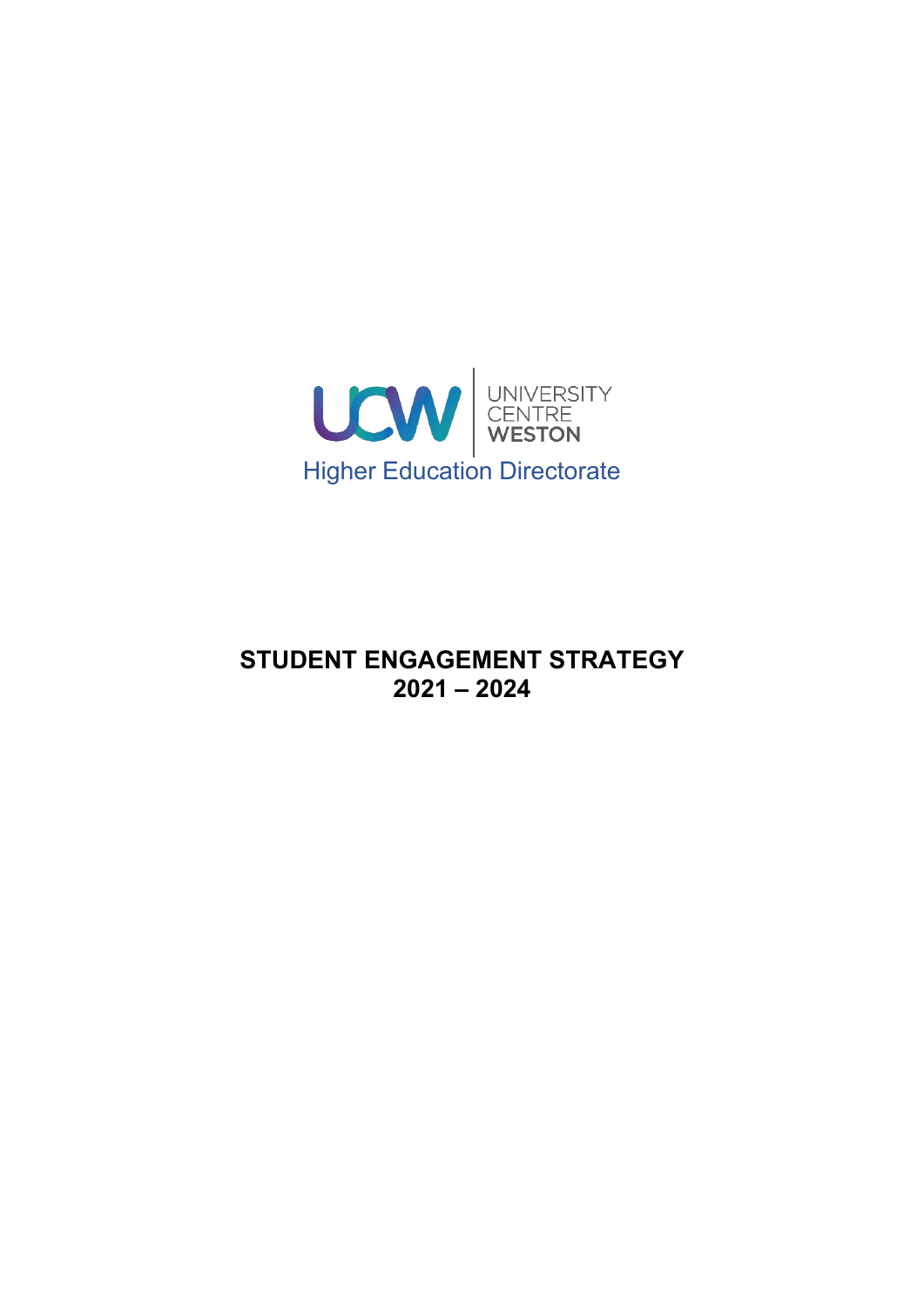# **CONTENTS**

| 1              |  |
|----------------|--|
| 2              |  |
| 3              |  |
| 4              |  |
|                |  |
|                |  |
| 5              |  |
| 6              |  |
| $\overline{7}$ |  |
|                |  |
| 8              |  |
| 9              |  |
| 10             |  |
|                |  |
|                |  |
|                |  |
|                |  |
|                |  |

# **Change Control**

| Version:                      | 1.0                                                          |
|-------------------------------|--------------------------------------------------------------|
| Date approved by AQSC/HEDMT   | 8 <sup>th</sup> June 2021                                    |
| Date approved by Students:    | 24 <sup>th</sup> May 2021 (Student Representative Committee) |
| Date approved by CLB:         | 18th June 2021                                               |
| Date approved by Corporation: | N/a                                                          |
| Name of policy holder:        | <b>HE Student Experience Manager</b>                         |
| Date issued:                  | June 2021                                                    |
| <b>Review date:</b>           | June 2024                                                    |

| <b>Version</b> | Type –<br>New/Replacement/Review | <b>Date</b>      | <b>History</b>     |
|----------------|----------------------------------|------------------|--------------------|
| 1.0            | New                              | <b>June 2021</b> | $N/a$ – new policy |
|                |                                  |                  |                    |

This Strategy applies to University Centre Weston (UCW) and meets the requirements of the Office for Students (OfS), the Quality Assurance Agency (QAA), and the Revised UK Quality Code. Where required guidance from the Competition and Markets Authority (CMA) and the Office of the Independent Adjudicator (OIA) will be observed.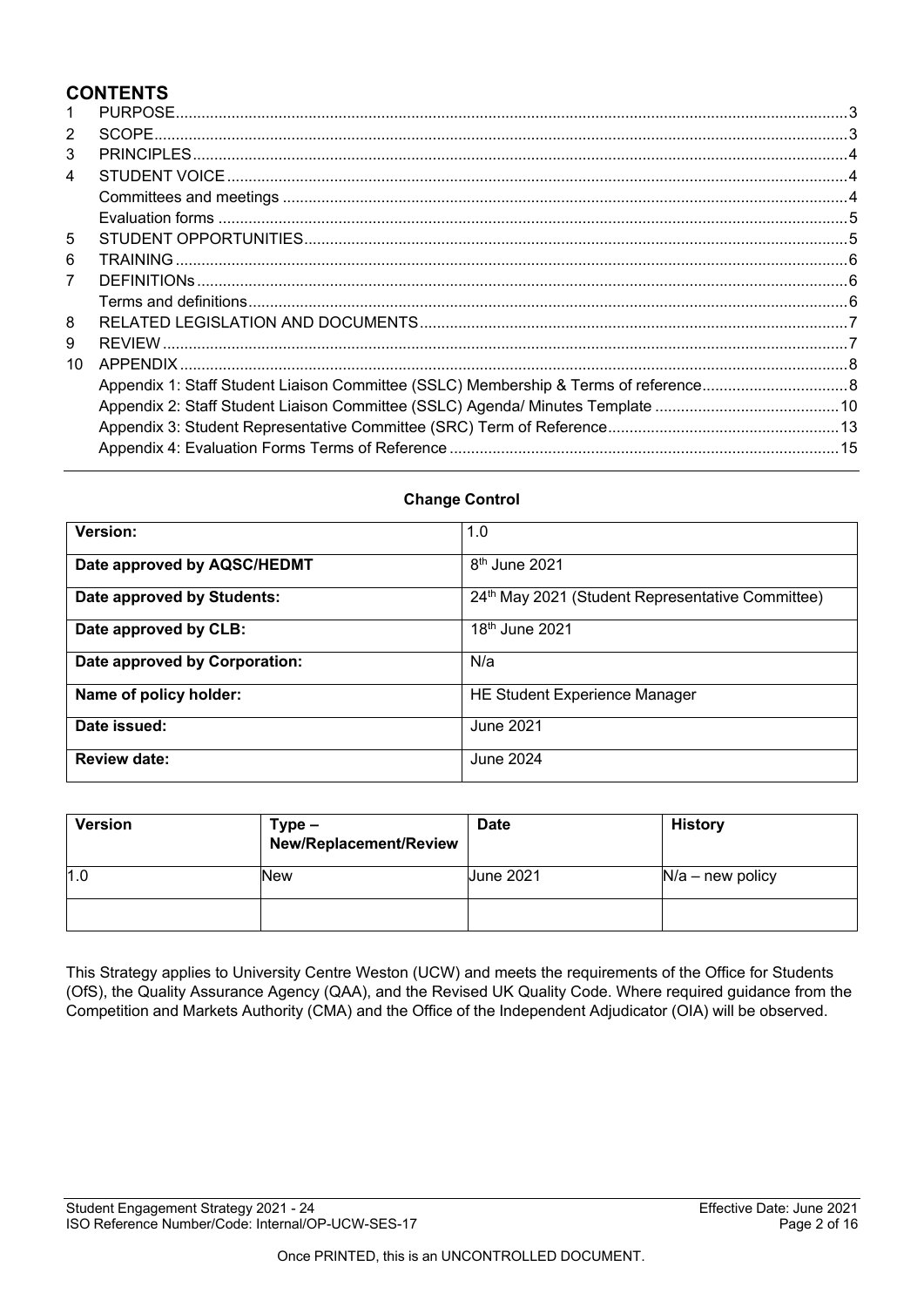# <span id="page-2-0"></span>**1 PURPOSE**

- 1.1 The purpose of the University Centre Weston (UCW) Student Engagement Strategy is to outline UCW's commitment to ensuring all students of Higher Education (HE) programmes have the opportunity to participate in quality assurance and enhancement process with the aim of improvement in their education experience. The strategy applies to all programmes regardless of the awarding institution they are linked to. The strategy outlines the opportunities for student engagement and the processes in place to respond to any issues.
- 1.2 It is recognised that students have a positive impact on quality enhance and quality assurance processes. Engaging with students can also have a positive impact on their motivation and achievement. The Higher Education Academy's (HEA) 'What Works?' research clearly articulates the impact that active student engagement has in developing a strong sense of belonging. This in turn has a positive impact in terms of student retention and success. Engagement and belonging is especially important at an early stage and should encompass both academic and social engagement.
- 1.3 UCW is committed to recognising that its students are 'partners in their learning', ensuring the high quality of its higher education provision and continuously enhancing the student experience. As a result, the contribution of students is valued, and it is recognised this can improve quality and satisfaction. To this ensure UCW engages with students in a real and meaningful way to inform future developments, strategy and operational management. A crucial part is to receive student feedback and ensuring that it is addressed fully and appropriately.
- 1.4 The strategy meets the following areas of both the UK Quality Code for Higher Education (2018) and the Office for Students Regulatory framework for higher education in England (2018).

#### **UK Quality Code for Higher Education (2018) – Student Engagement**

The provider actively engages students, individually and collectively, in the quality of their educational experience.

The provider engages students individually and collectively in the development, assurance and enhancement of the quality of their educational experience.

#### **Office for Students - Securing student success: Regulatory framework for higher education in England (2018)**

*Condition B1 – The provider must deliver well designed courses that provide a high-quality academic experience for all students and enable a student's achievement to be reliably assessed.*

*Condition B2 - The provider must provide all students, from admission through to completion, with the support that they need to succeed in and benefit from higher education.*

*Condition B5: The provider must deliver courses that meet the academic standards as they are described in the Framework for Higher Education Qualification (FHEQ) at Level 4 or higher.*

1.5 This strategy has been developed in collaboration between students and staff in agreeing the content, devising and writing of the document.

### <span id="page-2-1"></span>**2 SCOPE**

- 2.1 The UCW Student Engagement Strategy applies to all students on HE programmes that are delivered by UCW. Currently, UCW delivers HE programmes validated by the following awarding organisations:
	- Bath Spa University (BSU)
	- Hartpury University
	- Pearson
	- University of the West of England, Bristol (UWE), including degree apprenticeships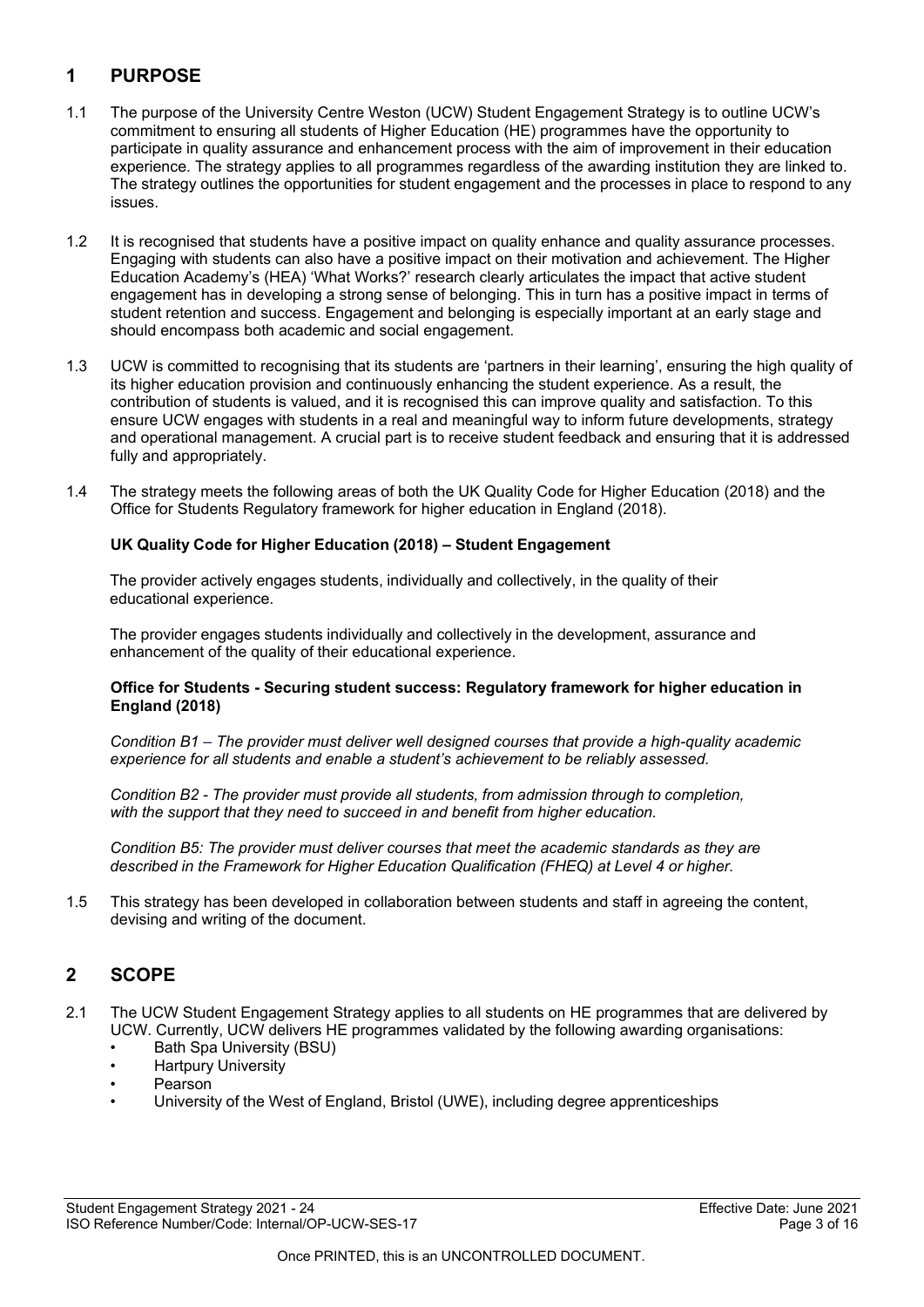# <span id="page-3-0"></span>**3 PRINCIPLES**

- 3.1 UCW and its awarding institutions actively encourage students to fully participate in the outlined process in order that they take responsibility to contribute to the enhancement of the student academic experience. Where students engage constructively with student engagement process there is scope for improvement. This is for mutual benefit, leading to great understanding between all parties and the opportunity for problem solving, along with assessing and shaping learning.
- 3.2 It is understood that students should not be penalised for voicing their opinions or making suggestions. It is acknowledged that student engagement can only be sustained if students know there are appropriate opportunities for them to raise their opinions without fear and feel these are being duly considered and action is being taken where possible. However, it is accepted that not every proposal can be implemented, but it is vital to make students aware of limitations or restrictions and provide full and reasoned feedback in response to issues raised.
- 3.3 Working with students as partners underpins continuous improvement of HE provision and optimising the student experience. UCW is committed to:
	- Empowering students to be partners in their learning as they are experts in the student experience;
	- Making sure that the students are part of developing proposals as well as responding to them;
	- Engaging students who are often unheard, including: mature students, part-time students, students with learning differences and student parents;
	- Helping students develop the skills and confidence to be actively involved in the organisation of their own learning and student experience, regardless of their mode of study, age, disability, race, gender, religion, sexuality or transgender status;
	- Each programme is expected to engage with the strategy to enable all students to have the opportunity to participate and have their views represented.

# <span id="page-3-1"></span>**4 STUDENT VOICE**

4.1 UCW has instituted formal processes in which the student voice is captured. These are an embedded part of the quality process and the students experience.

# **Committees and meetings**

- <span id="page-3-2"></span>4.2 UCW students have the opportunity to feedback through a number of platforms and represent the student body on key decision-making committees. These include:
	- Staff Student Liaison Committees (SSLCs) which enable a two-way communication between staff and students with a focus on academic, programme related matters;
	- Student Representative Committees (SRCs) which encourage discussion around cross-UCW matters, including the development and review of polices and procedures, the overall student experience including social events and other non-academic issues;
	- Programme Team Meetings (PTMs) membership includes Student Representatives. PTMs encourage discussion related to the operational running of programmes. With academic standards, quality and all relevant developments being reviewed.
	- Academic Quality and Standards Committee (AQSC) membership includes HE Lead Student Representatives. AQSC takes responsibility for the review and reporting of issues relating to academic standards and quality in higher education provision at University Centre Weston.
	- Curriculum and Quality Governance Committee (CQGC) membership includes HE Student Governors.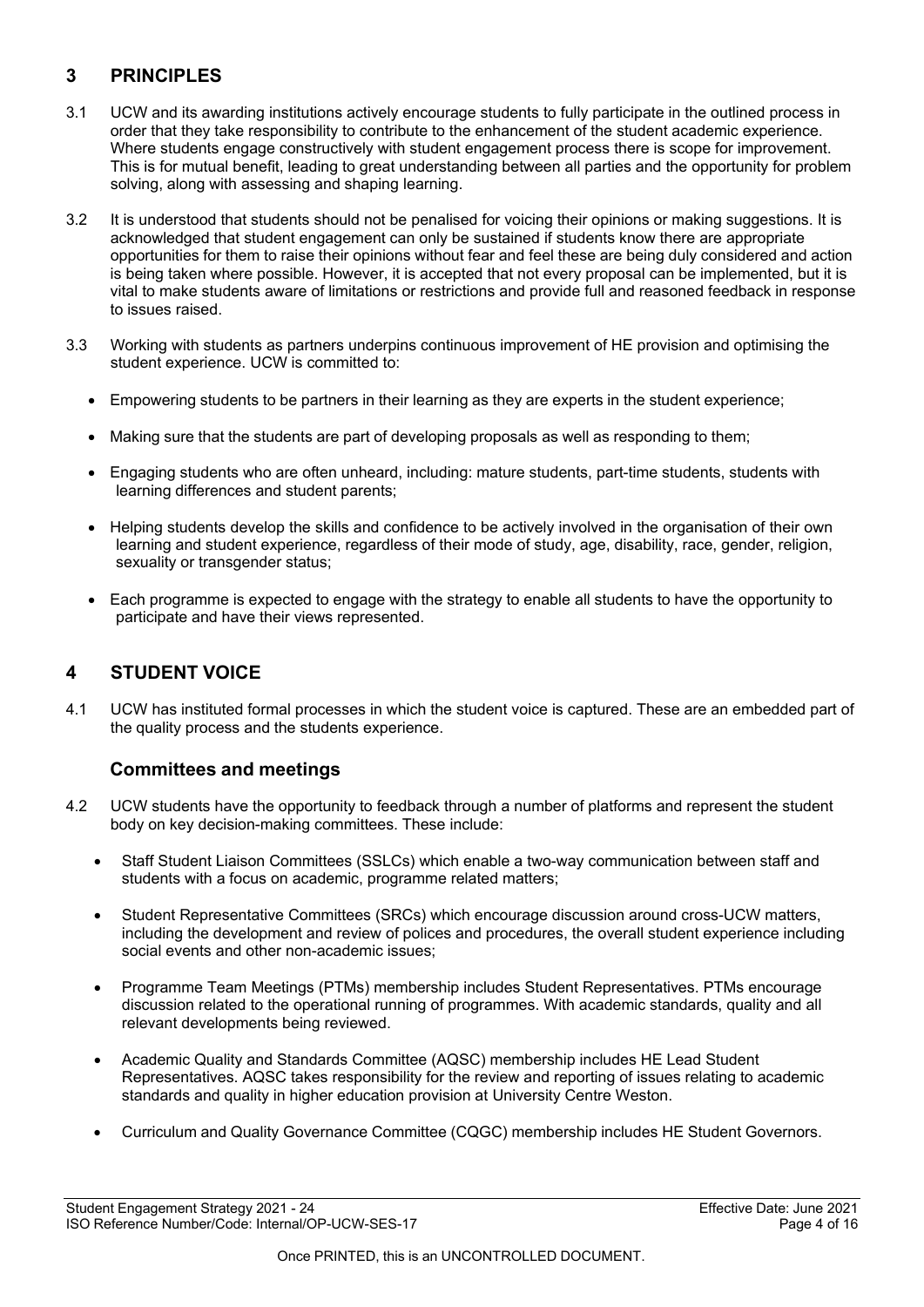### **Evaluation forms**

- <span id="page-4-0"></span>4.3 Evaluation forms (including module evaluations, National Student Survey and induction questionnaire) which enable feedback on elements of the course/ student experience.
- 4.4 Evaluation forms enable feedback on particular elements of the course/ student experience.
- 4.5 UCW also recognises there is an informal route for encouraging student voice and student engagement. UCW actively promotes an 'open door' approach within faculties and the HE Directorate.
- 4.6 UCW undertakes to ensure that students are kept fully informed of the outcomes of their involvement, activity and feedback. This is done through a range of method. The first agenda item on all SSLCs and SRCs being an update on actions from previous meetings. The Virtual Learning Environment (VLE) contains all SSLC meeting minutes via the Microsoft Teams Student Voice channel. The UCW Student Zone contains all SRC meeting minutes and the Student Engagement Quality Improvement Plan (QIP), which contains actions from SRCs.
- 4.7 All students should have the opportunity to be involved in quality enhancement and assurance processes in a manner and at a level appropriate to them. Examples of where this should occur include, but are not limited to the following:
	- Staff Student Liaison Committees (SSLCs)
	- Student Representative Committees (SRCs)
	- Programme Team Meetings (PTMs)
	- Representation at key committees within the Weston College Group, including Academic Quality and Standards Committee (AQSC) and Curriculum and Quality Governance Committee (CQSC).
	- Module Evaluations
	- Induction questionnaire
	- Annual Review / Annual Programme Monitoring Reports
	- Course Development
	- Quality Focus Groups
	- Awarding Organisation Quality Reviews
- 4.8 Student voice fits within UCW's wider complaints procedure and further information can be found in the UCW Complaints Policy and Procedure.

# <span id="page-4-1"></span>**5 STUDENT OPPORTUNITIES**

- 5.1 All students will be provided with the opportunity to undertake several paid and voluntary opportunities during their time at UCW. Examples of these roles include:
	- **Freshers Angel**
	- Lead Student Representative
	- Peer Mentor
	- Student Ambassador
	- Student Governor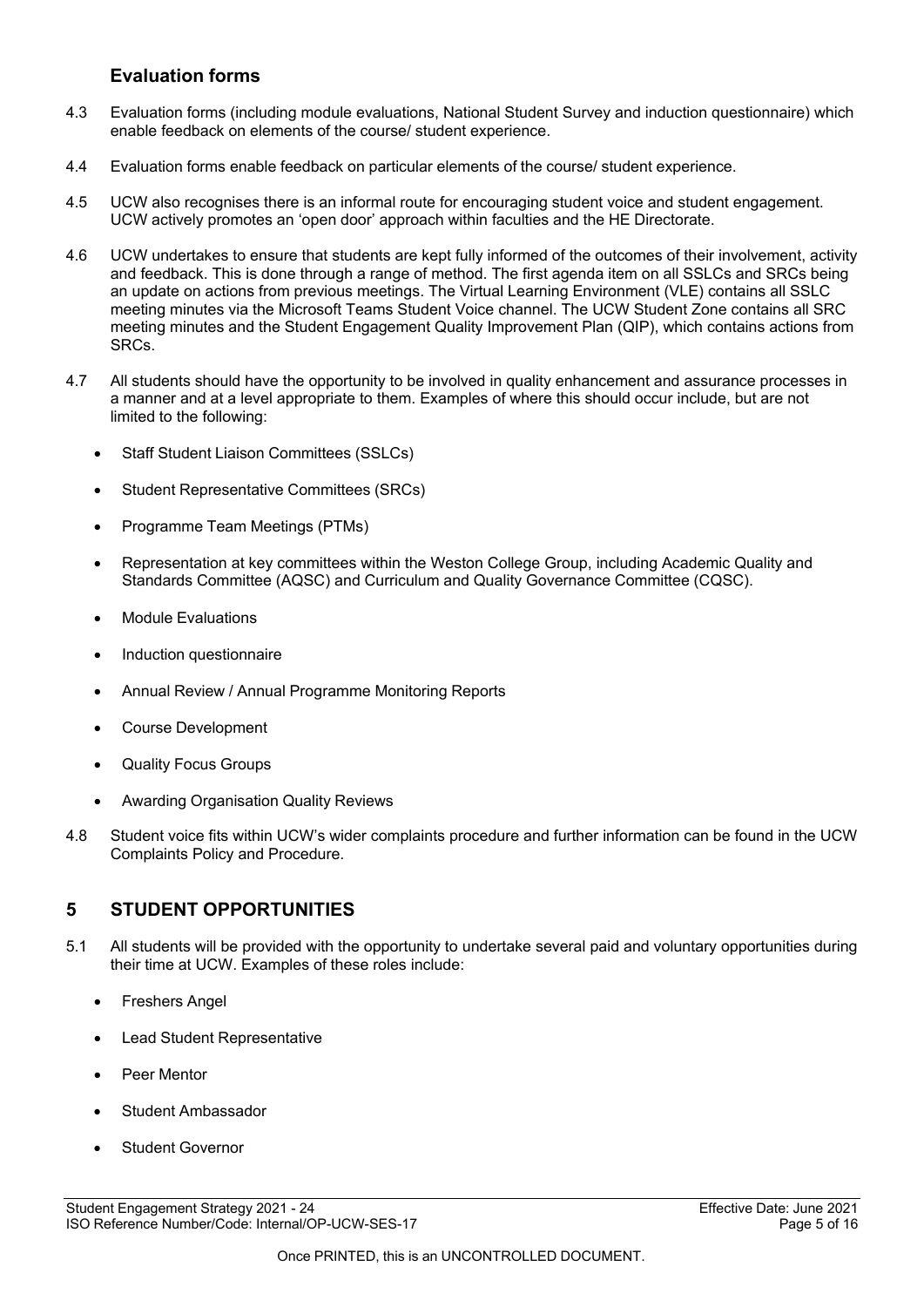- **Student Representative**
- 5.2 UCW undertakes to recognise students who actively participate and support measures which improve and contribute to student engagement and involvement. Students will have the opportunity to take part in a rewards scheme which leads to recognition of their contribution through a certificate, the UCW Student Engagement and Achievement (SEA) Award.
- 5.3 Students will also be eligible to be nominated by their peers and UCW staff for the award of Student Representative of the Year and Student Ambassador of the Year as part of the annual UCW Awards.

### <span id="page-5-0"></span>**6 TRAINING**

- 6.1 Students will be provided with appropriate training and support which will enable them to act as full partners in their learning.
- 6.2 All paid and voluntary roles will receive training and support to ensure that students are given the opportunity to act effectively within their role.
- 6.3 UCW will ensure that the student body is made aware of student engagement opportunities and therefore involved in all aspects of higher education at UCW.
- 6.4 Staff training and awareness will take place to assure that UCW staff fully understand the Student Engagement Strategy and actively support student involvement in all aspects of their course.

# <span id="page-5-1"></span>**7 DEFINITIONS**

7.1 The following definitions provide clarification of key terms used in this Strategy and their relevance to its implementation.

### <span id="page-5-2"></span>**Terms and definitions**

- **Awarding Organisation:** The academic organisation responsible for the approval of courses and awarding of qualifications, where delivery is by UCW.
- **Expectations:** Statements in the UK Quality Code that set out what all UK higher education providers expect of themselves and each other and what the general public can therefore expect of them.
- **Framework for Higher Education Qualifications (FHEQ):** A published formal structure that identifies a hierarchy of national qualification levels and describes the general achievement expected of holders of the main qualification types at each level, thus assisting higher education providers in maintaining academic standards. QAA maintains the Frameworks for Higher Education Qualifications of UK Degree-Awarding Bodies (Qualifications Frameworks).
- **Pearson:** The awarding body for academic and vocational qualifications, including BTEC and Higher National Diplomas.
- **Practices:** Effective ways of working that underpin the delivery of expectations. These include:

**Core practices** that must be demonstrated by all UK higher education providers as part of assuring their standards and quality;

**Common practices** focus on enhancement and are applied by providers in line with their missions, their regulatory context and the needs of their students.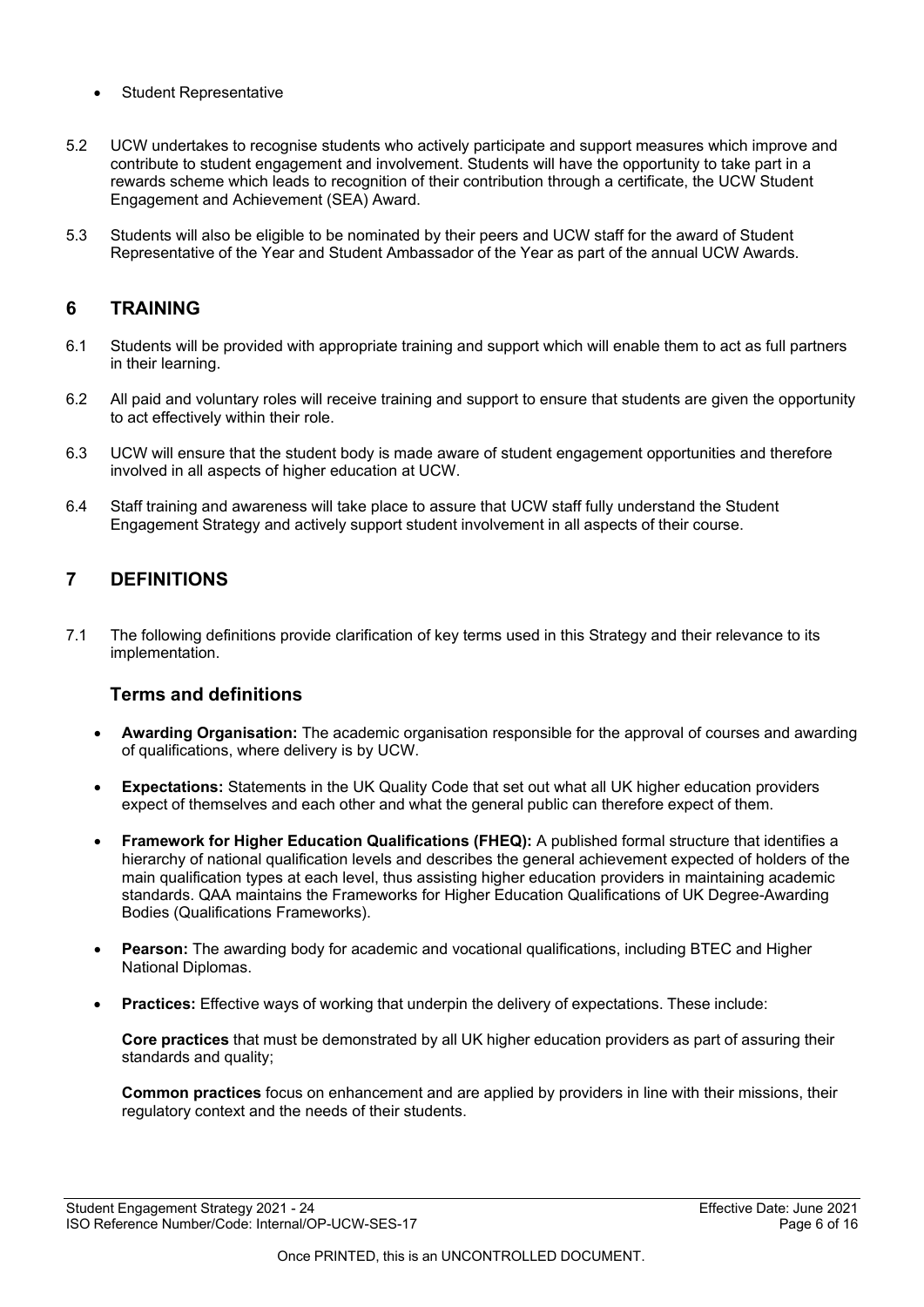- **Quality Assurance Agency (QAA):** The Quality Assurance Agency is the official body designated by the Office of Students to monitor and review the quality and academic standards of higher education provision across the UK.
- **UK Quality Code for Higher Education:** UK-wide set of reference points for higher education providers which states the Expectations that all providers are required to meet. It was developed with the Higher Education community and is owned, maintained and published by QAA.

# <span id="page-6-0"></span>**8 RELATED LEGISLATION AND DOCUMENTS**

**Office for Students Ongoing Conditions of [Registration](https://www.officeforstudents.org.uk/advice-and-guidance/regulation/conditions-of-registration/initial-and-general-ongoing-conditions-of-registration/)** 

Office for [Students - Securing](https://www.officeforstudents.org.uk/media/1406/ofs2018_01.pdf) student success: Regulatory framework for higher education in England [\(2018\)](https://www.officeforstudents.org.uk/media/1406/ofs2018_01.pdf)

UK Quality Code for [Higher Education](https://www.qaa.ac.uk/quality-code) (2018)

UCW Academic Freedom of Speech/ Expression Code of Practice

UCW Complaints Policy and Procedure 2021-24

UCW Get Involved booklet

UCW Higher Education Student Governor role description

UCW Lead Student Representative role description

UCW Learning, Teaching and Assessment Strategy 2021-24

UCW Student Representative role description

UCW Supporting your Success booklet

### <span id="page-6-1"></span>**9 REVIEW**

9.1 The Strategy will be reviewed every three years with the next formal review in 2023/24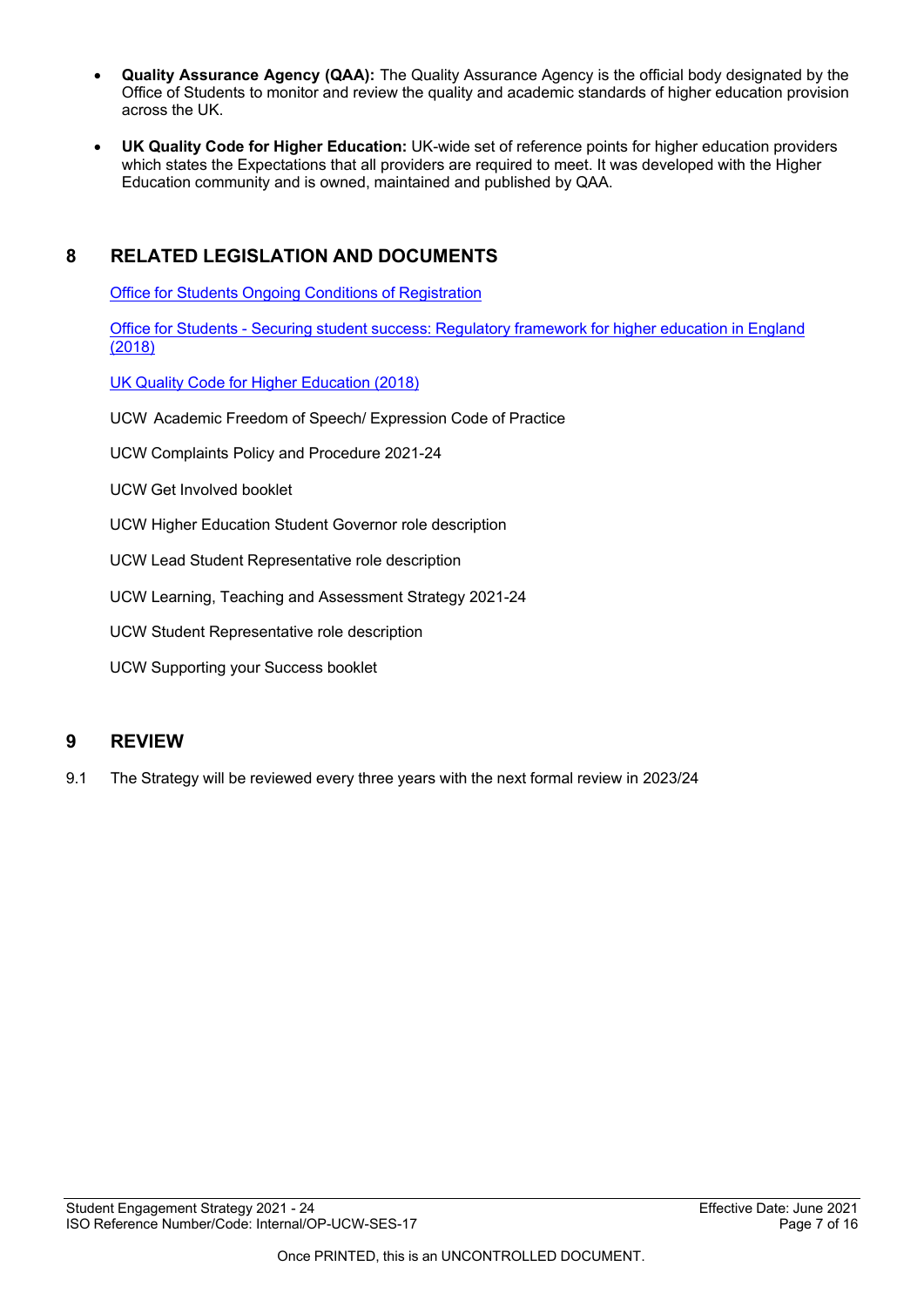### <span id="page-7-1"></span><span id="page-7-0"></span>**10 APPENDIX**

### **Appendix 1: Staff Student Liaison Committee (SSLC) Membership & Terms of reference**

#### **The Role of Staff Student Liaison Committee (SSLC)**

Staff Student Liaison Committee (SSLC) fit within the wider Higher Education Student Engagement Strategy. They primarily focus on academic, course related matters and demonstrate UCW's commitment to receiving and acting upon the views of students studying on higher education courses to continue to enhance and improve the provision itself and the student experience.

SSLCs can be held with Representatives of the year of study or with the whole student group of an academic year but the first meeting of the academic year must be held with all member of the group.

#### **A. Membership**

HE Student Experience Manager

Student Representatives

Whole student group (as appropriate)

#### **In attendance:**

Curriculum/ Programme Coordinator

Programme Team

Link Tutor (minimum of one meeting per year)

Representatives from the HE Directorate

Representatives from the Faculty

Representatives from the Higher Education Library Plus Team

There should be a minimum of 2 student representatives invited to attend, meetings will be organised by year of study, these representatives should be elected by their peers on an annual basis. However, it could be decided to include additional students e.g. having specific part time student representatives for each year or even including the whole group.

The Curriculum/Programme Coordinator should usually be present, along with a minute taker (normally from the faculty administration team). Additional staff - including support staff, module leaders, HE Directorate representatives - could be in attendance if there are relevant agenda items, but ideally staff would not outnumber the students in attendance.

Students can request for no academic staff to be present.

#### **B. Terms of Reference**

The remit of SSLCs will include:

- To provide a two-way channel of communication between staff and students and the partner HEI related to the student learning experience
- To highlight best practice, along with constructively critiquing the course
- To review and evaluate the teaching methods, content, assessment and quality of individual courses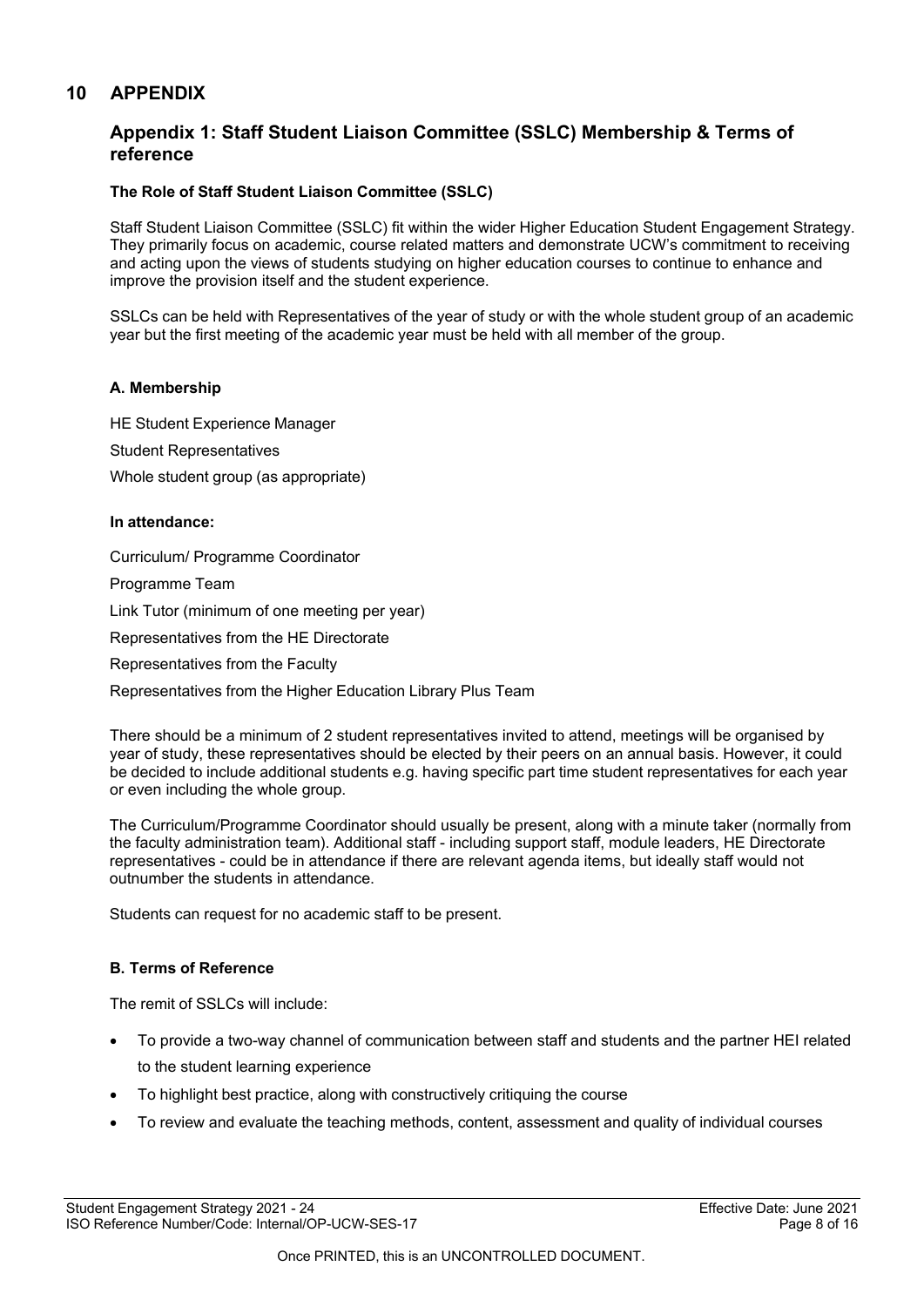- To discuss External Examiner Reports / Module Evaluations / Annual Programme Monitoring Reports and make recommendations as appropriate
- To consider the outcomes of National Student Survey data and the reasons behind it
- To have a formal channel for raising and addressing issues or concerns.

#### **C. Quorum**

Three members as a minimum and a minuting secretary.

#### **D. Meeting Cycle**

There should be a minimum of should be a minimum of three meetings per year to be held in October/November, February/March and May/June (September cohort) or February/March, May/June and October/November (January cohort).

Additional meetings could be arranged as necessary as requested by the student representatives or awarding body.

Dates and times of SSLC meetings should be published in advance via email circulation, the Virtual Learning Environment etc.

#### **E. Other Notes**

The HE Student Experiencer Manager will chair the meeting. The Chair will prepare a draft agenda (see samples below) but students or staff may request for items to be included in the agenda prior to the meeting.

The Chair should ensure all students are given the opportunity to contribute and the meeting is not dominated by any individual student. Essentially meetings should be student focused and led and the outcomes and responses to any issues raised should be widely circulated.

Minutes of meetings will be prepared (by the minute taker) and presented at the following meeting for formal approval of accuracy and monitoring actions. All agreed actions recorded in the minutes should be clearly assigned to named individuals responsible for the specific action. These will be forwarded to university contacts where appropriate and the Student Experience Manger, who will collate any issues in the overall Student Engagement Quality Improvement Plan (QIP) presented at each Academic Quality and Standards Committee (AQSC). Minutes should be made available to all students via the VLE. Feedback on actions will be addressed at the subsequent SSLC meeting.

Curriculum/Programme Coordinators are responsible for ensuring that a minimum of three meetings are arranged each year, dates are published in advance, appropriate students attend, and minutes are taken then passed onto the HE Student Experience Manager.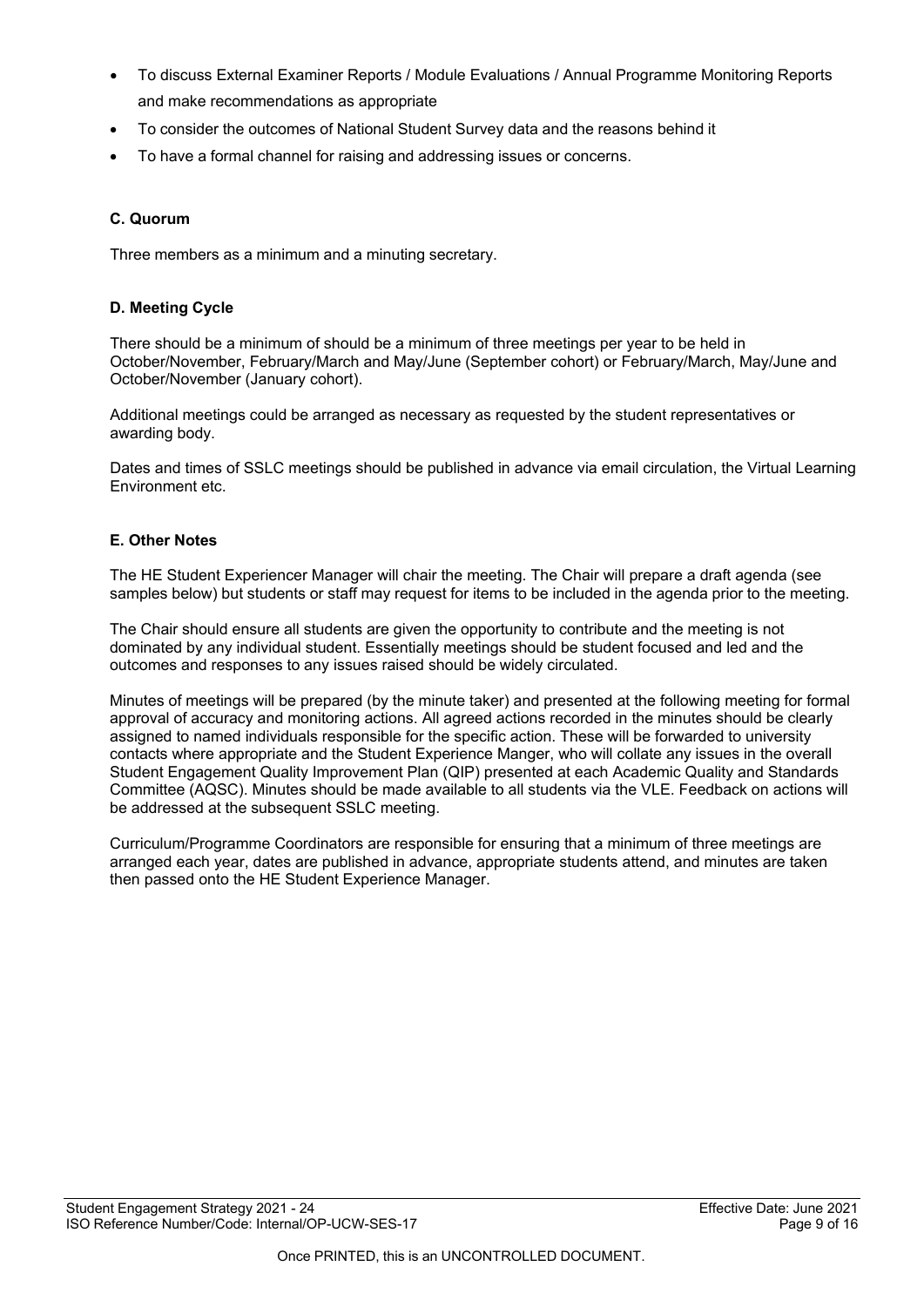### <span id="page-9-0"></span>**Appendix 2: Staff Student Liaison Committee (SSLC) Agenda/ Minutes Template**

**Meeting 1** 



#### **Staff Student Liaison Committee Course Date – Oct / Nov (September cohort), Feb / Mar (January cohort) Time Venue**

#### **Staff in attendance: Students in attendance: Apologies:**

| No.              | <b>Item</b>                                                                                                                                                                                                                                                                                                                                                                                                                                                                    | <b>Action</b> |
|------------------|--------------------------------------------------------------------------------------------------------------------------------------------------------------------------------------------------------------------------------------------------------------------------------------------------------------------------------------------------------------------------------------------------------------------------------------------------------------------------------|---------------|
| 1.1              | Introductions and confirmation of Student Representatives for the Year                                                                                                                                                                                                                                                                                                                                                                                                         |               |
| $\overline{1.2}$ | Minutes of the Last Meeting / Feedback on Actions Completed from Previous<br><b>Meetings (returning groups)</b>                                                                                                                                                                                                                                                                                                                                                                |               |
| 1.3              | Annual Programme Monitoring Report and Action Plan (and NSS Action Plan if<br>applicable)                                                                                                                                                                                                                                                                                                                                                                                      |               |
| 1.4              | Most recent External Examiner report(s) - highlights and actions                                                                                                                                                                                                                                                                                                                                                                                                               |               |
| 1.5              | <b>Overall Organisation &amp; Management</b><br>Are timetables clear and work well for students<br>$\bullet$<br>Do students have access to Programme and Module Handbooks via their VLE?<br>$\bullet$<br>Can students access all required documentation via their VLE? Assessment<br>$\bullet$<br>Schedules, Briefs, teaching resources etc?<br>Is communication from the academic team affective and which form of communication<br>$\bullet$<br>is used? (Teams, email etc.) |               |
| 1.6              | <b>Guaranteed Tutorial Entitlement/ Central support services</b><br>Are students aware of the tutorial process<br>$\bullet$<br>Do students know how to book their tutorials?<br>$\bullet$<br>Do students know where to find their tutorial records on eILP?<br>$\bullet$<br>Do students know how to access the central support services (HEART, Academic<br>$\bullet$<br>Development Team and Careers Coaching)                                                                |               |
| 1.7              | <b>Academic Development Team and Library Plus</b><br>Have the students received an induction to Library Plus?<br>$\bullet$<br>Do students know how to access LibraryPlus resources and information?<br>$\bullet$<br>Have HE.LP sessions been booked?<br>$\bullet$<br>Are there any additional sessions that the students would like?<br>$\bullet$<br>Are students aware of the 1:1s and StudyHubs sessions that the HE.LP team can<br>$\bullet$<br>provide?                    |               |
| 1.8              | Teaching and Learning - students to comment on each module delivered to date                                                                                                                                                                                                                                                                                                                                                                                                   |               |
| 1.9              | <b>Any Other Business</b>                                                                                                                                                                                                                                                                                                                                                                                                                                                      |               |
| 1.10             | <b>Date of Next Meeting</b>                                                                                                                                                                                                                                                                                                                                                                                                                                                    |               |

#### **Closed Section – Student Experience Manager to speak to students confidentially (omitted from the minutes if requested by students)**

Student Engagement Strategy 2021 - 24 ISO Reference Number/Code: Internal/OP-UCW-SES-17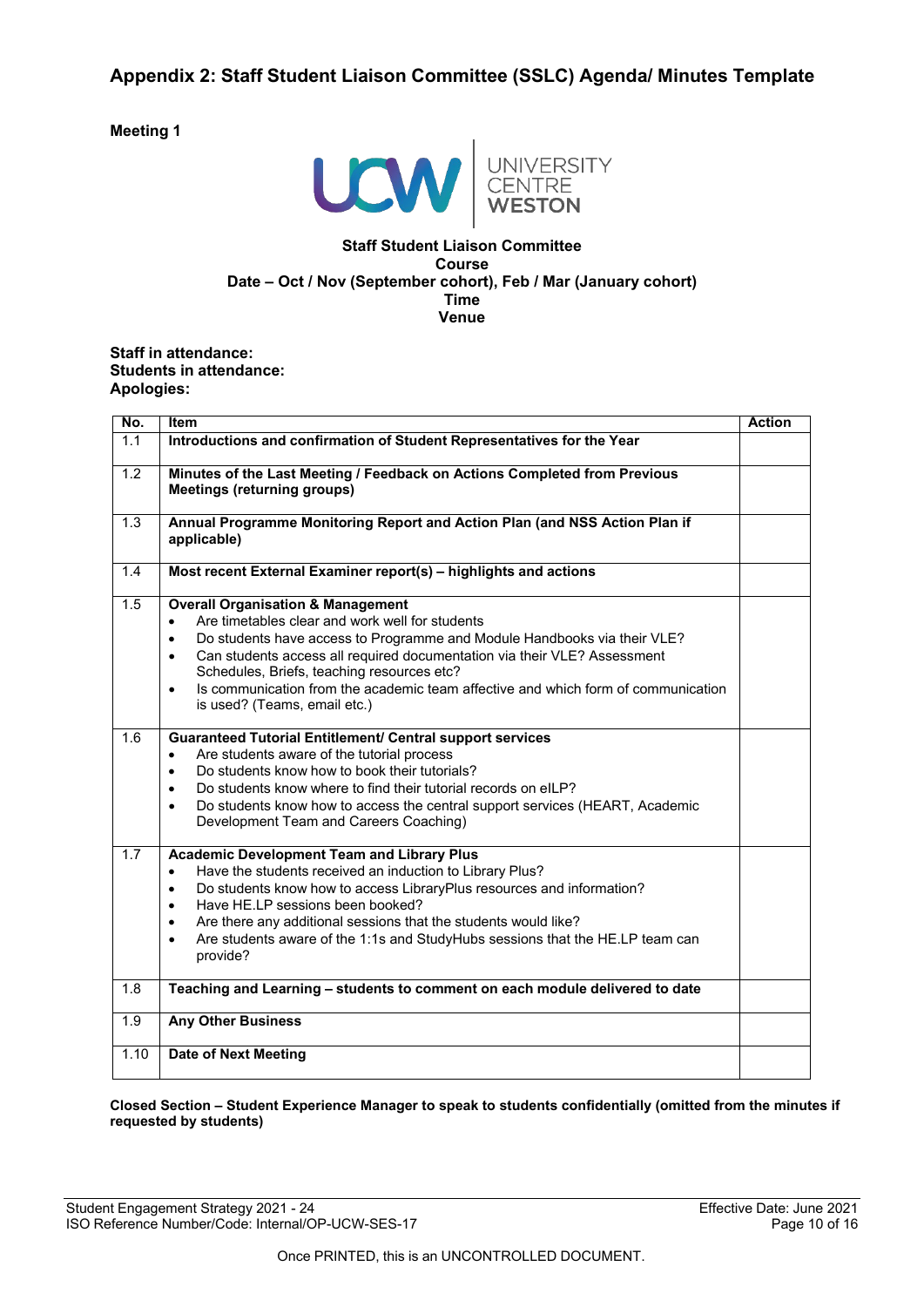

#### **Staff Student Liaison Committee Course Date – Feb / Mar (September cohort), Apr / May (January Cohort) Time Venue**

**Staff in attendance: Students in attendance: Apologies:** 

| No. | <b>Item</b>                                                                                                                                                                                                                                                                                                                    | <b>Action</b> |
|-----|--------------------------------------------------------------------------------------------------------------------------------------------------------------------------------------------------------------------------------------------------------------------------------------------------------------------------------|---------------|
| 2.1 | Minutes of the last meeting/ update on actions from previous meeting                                                                                                                                                                                                                                                           |               |
| 2.2 | <b>National Student Survey</b><br>Discussion on previous year's results and update on progress of action plan (if<br>applicable)<br>Highlight importance of students participating (if applicable)<br>$\bullet$                                                                                                                |               |
| 2.3 | <b>Guaranteed Tutorial Entitlement / Central Support services</b><br>Did the students received a minimum of one formal tutorial in the first term?<br>Did they find the tutorials beneficial and were given records via eILP?<br>$\bullet$<br>Do students know how to access the central support services (HEART)<br>$\bullet$ |               |
| 2.4 | <b>Academic Development Team and Library Plus</b><br>Have students found the resources they need for their modules?<br>$\bullet$<br>Are there any additional HE.LP sessions that the students would like?<br>$\bullet$<br>Are students aware of the 1:1s that the HE.LP team can provide?<br>$\bullet$                         |               |
| 2.5 | <b>Assessment and feedback</b><br>Are assessment briefs clear and are students aware of when they will received their<br>$\bullet$<br>feedback?<br>Is feedback returned within the correct window?<br>$\bullet$<br>Is feedback helpful in providing guidance regarding improvements etc?<br>$\bullet$                          |               |
| 2.6 | Teaching and Learning – students to comment on each module delivered to date                                                                                                                                                                                                                                                   |               |
| 2.7 | <b>Enrichment activities</b><br>Review of Guest lectures, Field trips, residentials etc.<br>$\bullet$<br>Future Guest lectures, field trips, residentials etc.<br>$\bullet$                                                                                                                                                    |               |
| 2.8 | <b>Any Other Business</b>                                                                                                                                                                                                                                                                                                      |               |
| 2.9 | <b>Date of Next Meeting</b>                                                                                                                                                                                                                                                                                                    |               |

**Closed Section – Student Experience Manager to speak to students confidentially (omitted from the minutes if requested by students)**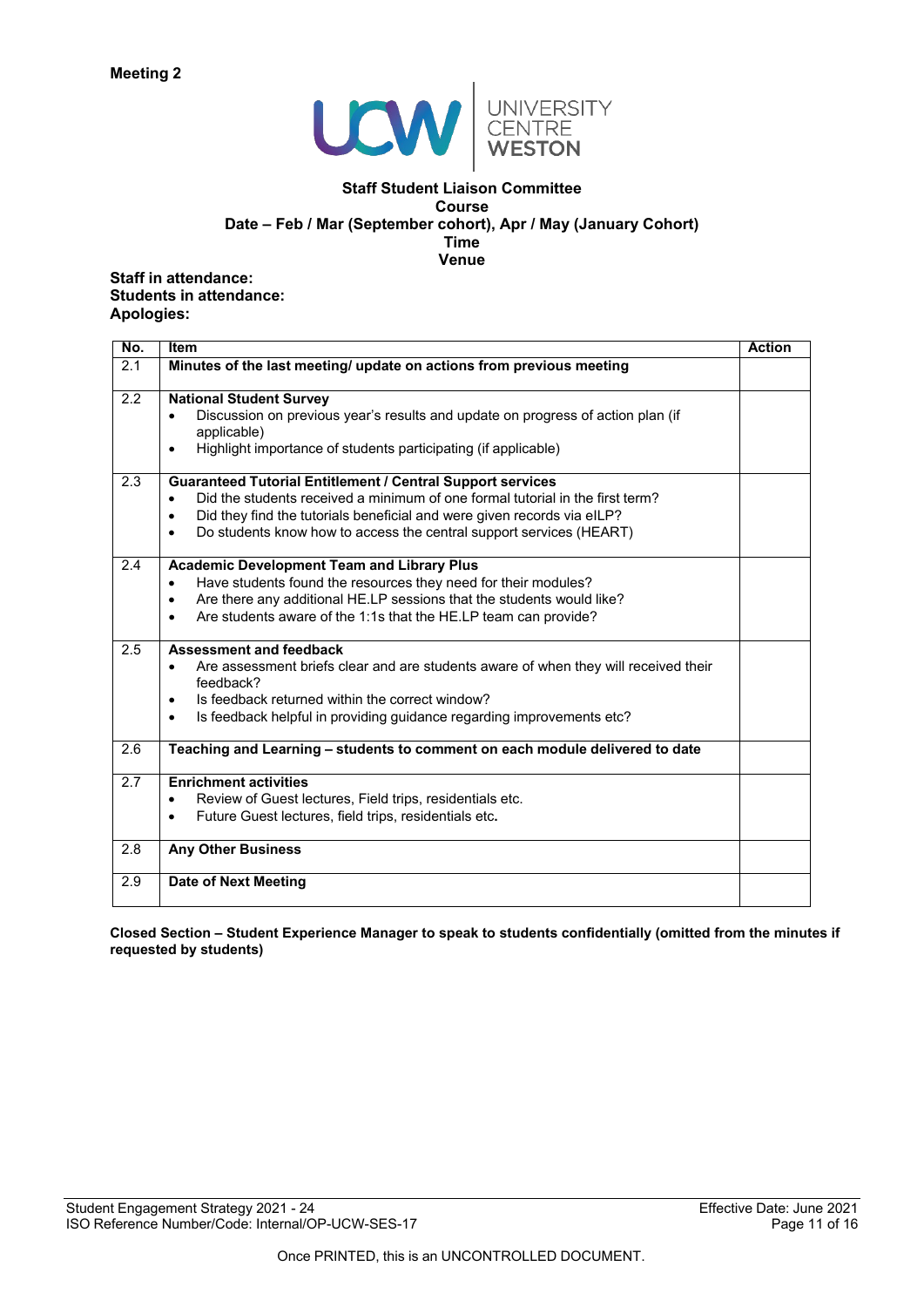

#### **Staff Student Liaison Committee Course Date – Apr / May (September cohort), Oct / Nov (January cohort) Time Venue**

#### **Staff in attendance: Students in attendance: Apologies:**

| No. | <b>Item</b>                                                                              | <b>Action</b> |
|-----|------------------------------------------------------------------------------------------|---------------|
| 3.1 | Minutes of the last meeting/ update on actions from previous meeting                     |               |
| 3.2 | <b>Academic Development Team and Library Plus</b>                                        |               |
|     | What further information and support could LibraryPlus provide?<br>$\bullet$             |               |
| 3.3 | Strengths of the course/ academic year                                                   |               |
|     | What are the selling points of the course?<br>$\bullet$                                  |               |
|     | What has been a strength of the academic year?<br>$\bullet$                              |               |
|     | What could have been improved?<br>$\bullet$                                              |               |
| 3.4 | <b>Enhancement activities</b>                                                            |               |
|     | Review of Guest lectures, Field trips, residentials etc.<br>$\bullet$                    |               |
|     | Any end of year activities or events planned?<br>$\bullet$                               |               |
|     |                                                                                          |               |
| 3.5 | Teaching and Learning - review of modules delivered throughout the year                  |               |
|     | Explanation of Module Evaluations and reminded of importance of completion.<br>$\bullet$ |               |
| 3.6 | Discussion regarding any Minor / Major modifications planned for the course              |               |
| 3.7 | Review of MyUCW VLE platform (Microsoft Teams)                                           |               |
| 3.8 | <b>Any Other Business</b>                                                                |               |
|     | Reminder of HEART support during the summer.<br>$\bullet$                                |               |
|     | Reminder that students can access Careers Coaching service up to two years after         |               |
|     | graduation.                                                                              |               |
| 3.9 | Date of Next Meeting (where appropriate)                                                 |               |
|     |                                                                                          |               |

**Closed Section – Student Experience Manager to speak to students confidentially (omitted from the minutes if requested by students)**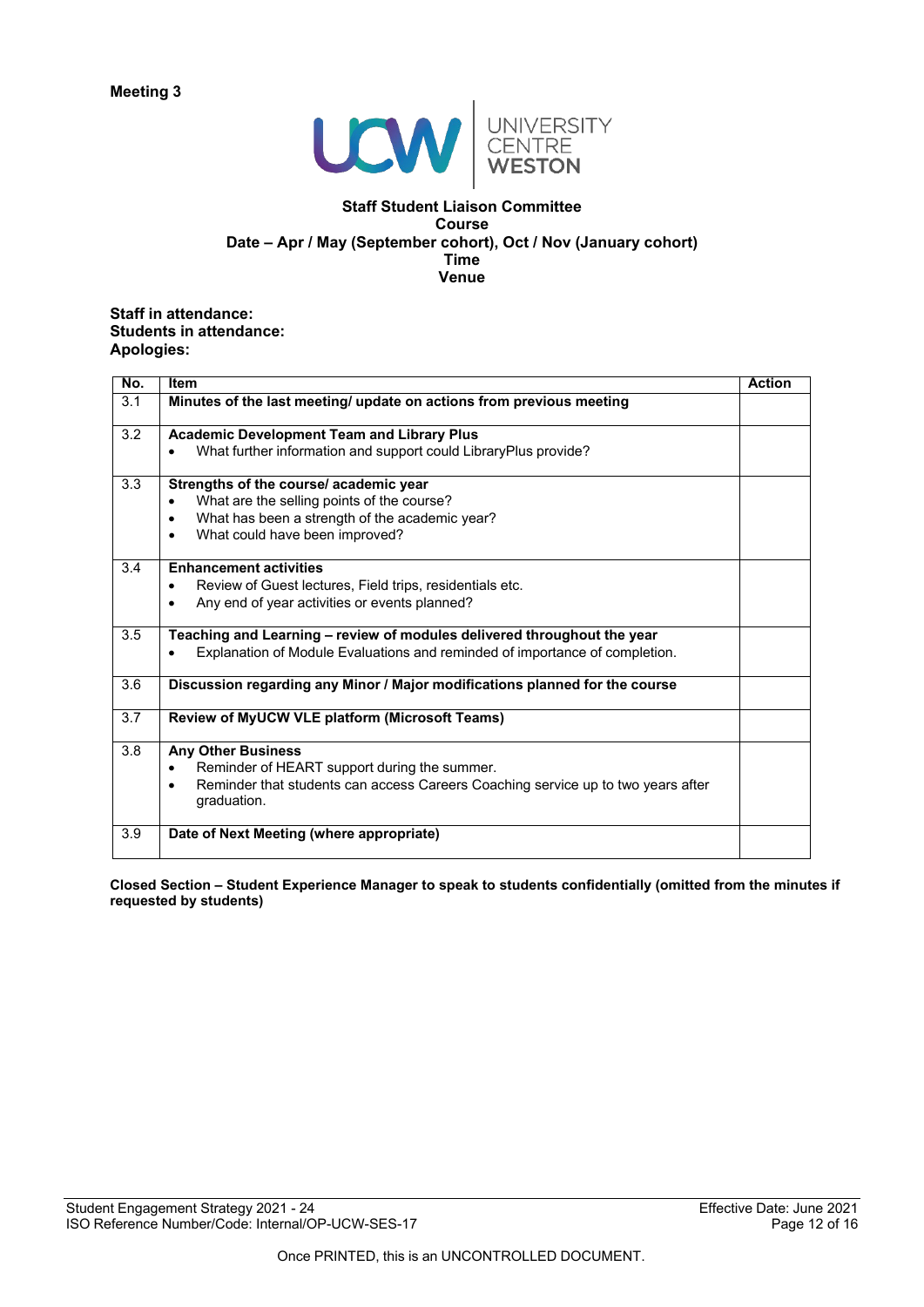# <span id="page-12-0"></span>**Appendix 3: Student Representative Committee (SRC) Term of Reference**

### **The Role of Student Representative Committee (SRC)**

Higher Education Student Representative Committee fit within the wider Higher Education Student Engagement Strategy. The Student Representative Committees focus on cross UCW issues affecting all higher education students, and demonstrate UCW's commitment to receiving and acting upon the views of students studying on higher education programmes in order to enhance the overall student experience.

#### **A. Membership**

HE Student Experience Manager (Chair) Student Representatives Y1 Student Representatives x2 from every course Y2 Student Representatives x2 from every course Y3 Student Representatives x2 from every course BA / BSc (top-up) Student Representatives x 2 from every course Part time Student Representatives (as appropriate) Student Governor Lead Student Representative

#### **In attendance:**

Head of Higher Education

Representatives from the HE Directorate

Representatives from the Higher Education Library Plus Team

All student representatives (2 per year group from each course) should be invited to attend the Student Representative Committee. These representatives should be elected by their peers on an annual basis at the start of term.

#### **B. Terms of Reference**

The remit of the Student Representative Committee will include:

- To enable a two-way channel of communication between staff and students related to the student experience
- To review and evaluate cross UCW events and activities including Enrolment, Fresher's Week, Social Activities etc.
- To monitor UCW's progress towards achieving the KPIs related to student engagement
- To review the effectiveness of the Student Engagement Strategy and supporting processes
- To provide the organisation with a group to consult regarding new proposals, strategies, policies and procedures effecting higher education students
- To highlight best practice, along with constructively critiquing the UCW structures and procedures
- To discuss facilities and resources available and make recommendations for the future as appropriate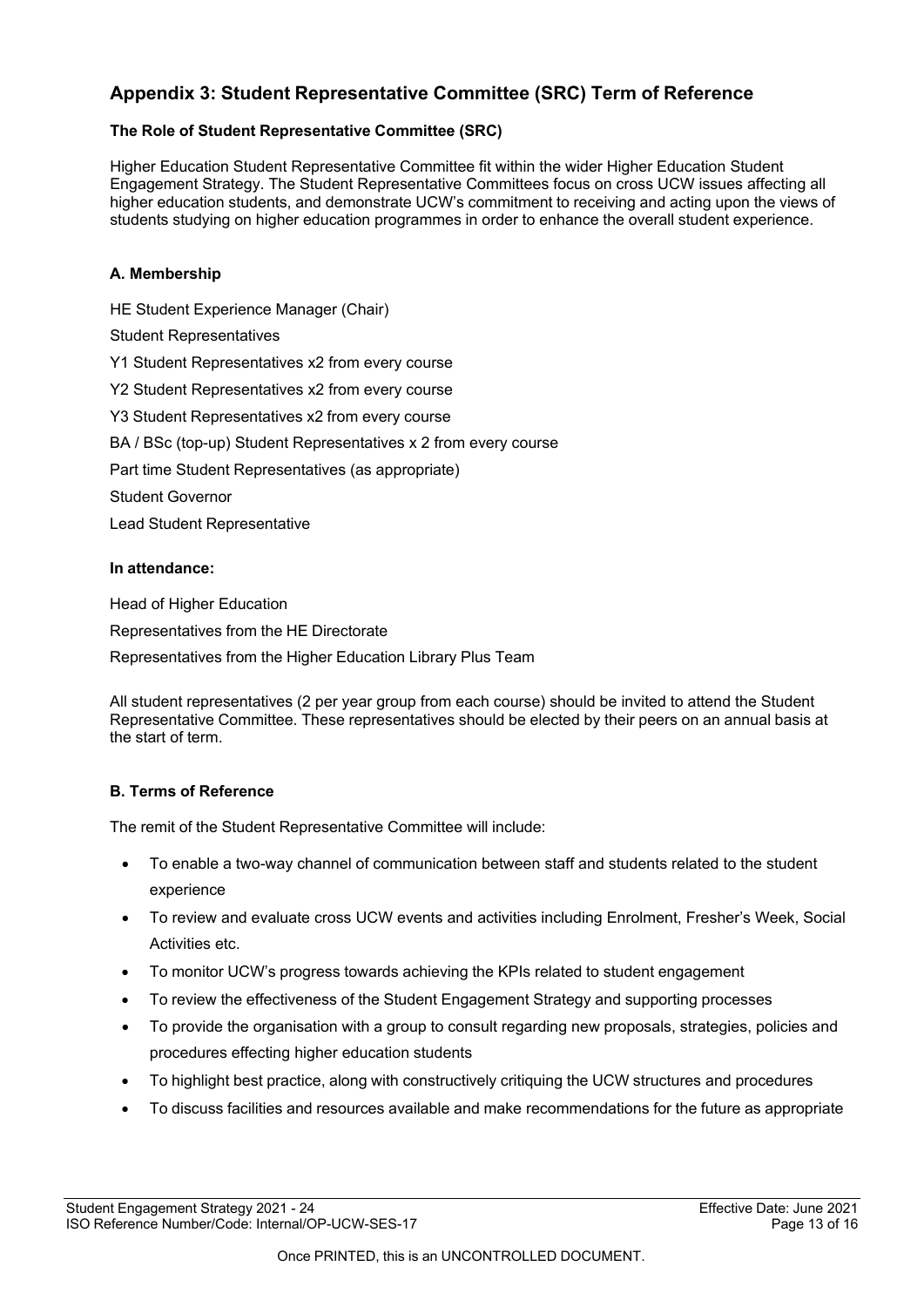• To have a formal channel for raising and addressing issues or concerns that students consider were not adequately addressed through the Staff Student Liaison Committees

### **C. Quorum**

The majority of attendees should be student representatives. The decision to postpone the meeting due to lack of student attendees will be at the Chair's discretion.

### **D. Meeting Cycle**

There should be a minimum of three meetings per year to be held in November, March and June. Each meeting will be held twice to allow for student attendance.

Additional meetings could be arranged as necessary as requested by the Student Representatives, HE Student Experience Manger, or other appropriate HE Directorate Staff.

Dates and times of meetings should be published in advance via email circulation, the Virtual Learning Environment etc.

#### **E. Other Notes**

Meetings will be chaired by the HE Student Experience Manager who will prepare a draft agenda, but Student Representatives may request for items to be included in the agenda prior to the meeting.

Students who are unable to attend may provide written comment / feedback, either on agenda items or under any other business. This should be submitted in advance to the HE Student Experience Manger to be brought to the meeting.

Minutes of meetings will be prepared (by the minute taker) and presented at the following meeting for formal approval of accuracy and monitoring actions. All agreed actions recorded in the minutes should be clearly assigned to named individuals responsible for the specific action. These will be forwarded to the HE Student Experience Manager who will collate any issues in the overall Student Experience Quality Improvement Plan (QIP) presented at Academic Quality and Standards Committee (AQSC). Minutes should be made as widely available as possible to all students.

The HE Student Experience Manager is responsible for ensuring that a minimum of three meetings are arranged each year, dates are published in advance, the agenda is finalised, appropriate students attend and minutes are taken and then passed onto the relevant staff / students.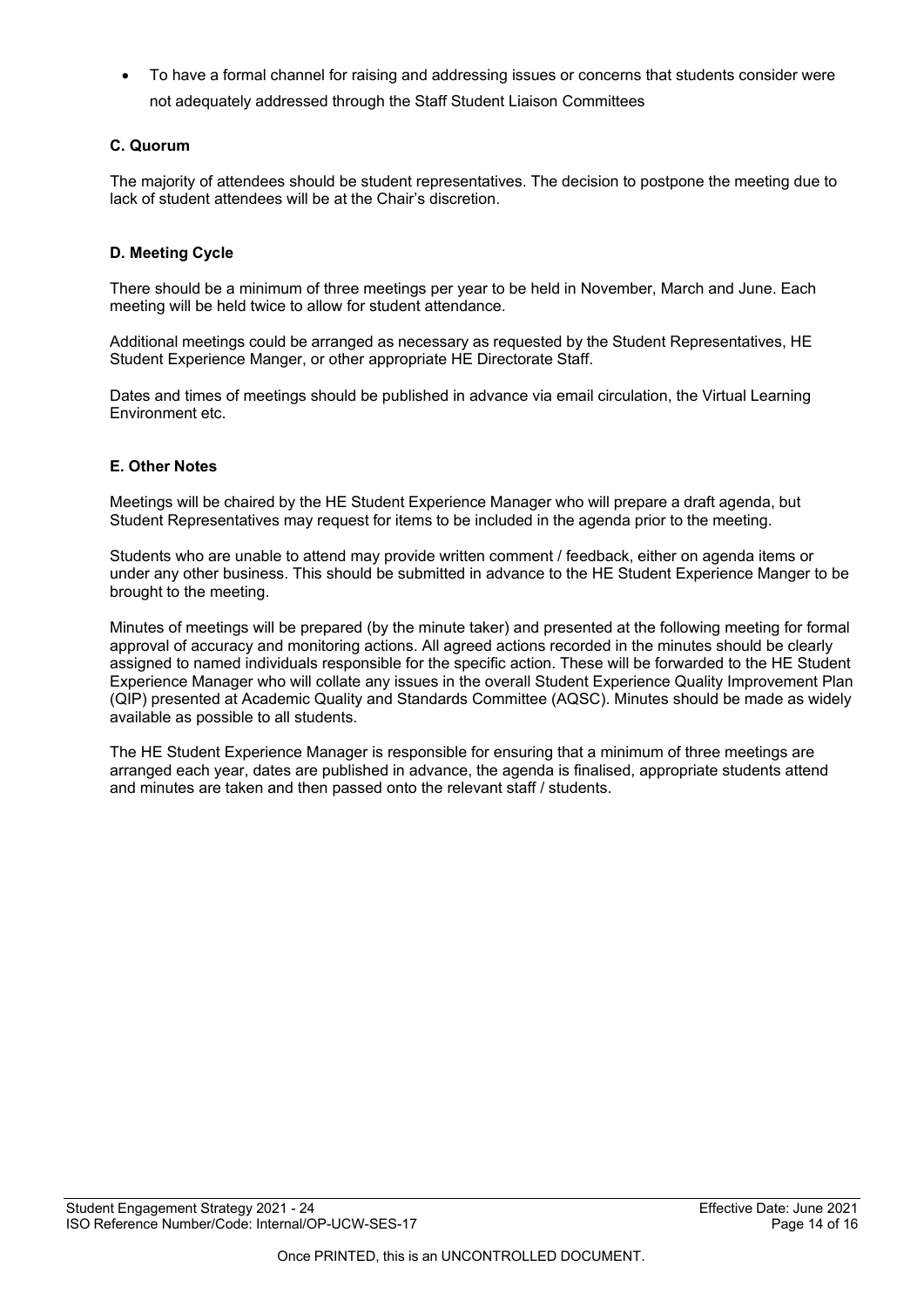# <span id="page-14-0"></span>**Appendix 4: Evaluation Forms Terms of Reference**

### **The Role of Evaluation Forms**

The various evaluation opportunities adopted by UCW fit within the wider Higher Education Student Engagement Strategy. They enable anonymous student feedback on particular elements of the course / student experience and demonstrate UCW's commitment to receiving and acting upon the views of students studying on higher education programmes in order to continue to enhance and improve the quality of provision.

### **A. Terms of reference**

The purpose of Evaluations is to enable all students to:

- Provide feedback relating to individual modules studied within their programme
- Constructively critique, review and evaluate the teaching methods, content, assessment and quality of individual programmes
- Highlight best practice related to all aspects of student experience
- Comment anonymously on a range of key issues
- Feedback on particular elements of their student experience e.g. Induction / Freshers' week
- Provide UCW with key data and information regarding student satisfaction and progression on completion, which can be used to inform change and can be highlighted within key documents and publicity materials.

### **B. Evaluation Cycle**

The various evaluation forms must be completed by all course across the institution and students must be given time to complete the forms. This can be facilitated by the Higher Education Directorate if appropriate. There are three main forms of evaluation carried out throughout the year:

- Induction Questionnaire will be completed by students in October each year.
- Module Evaluations will be carried out by all students as each of their modules is completed. All students in all year groups are required to complete these evaluations
- National Student Survey (NSS) will be facilitated during January April with all graduating foundation degree and full honours degree students

### **C. Other Notes**

Each programme is expected to engage with the listed evaluation methods to enable all students to have the opportunity to participate and have their views represented. It is essential that all students participate as it is an integral element of the Student Engagement Strategy and is included within our responsibilities within the partnership agreements with our HEI partners.

The HE Student Experience Manager will ensure all questionnaires are made available by the most appropriate means, monitor results and ensure feedback regarding significant issues is included in the Student Engagement Quality Improvement Plan (QIP) presented at Academic Quality and Standards Committee (AQSC). These issues will, where necessary, also be highlighted to Director of HE / Deans of Faculty. If evaluations have not been completed this will be communicated to Deans of Faculty / Curriculum/Programme Coordinators.